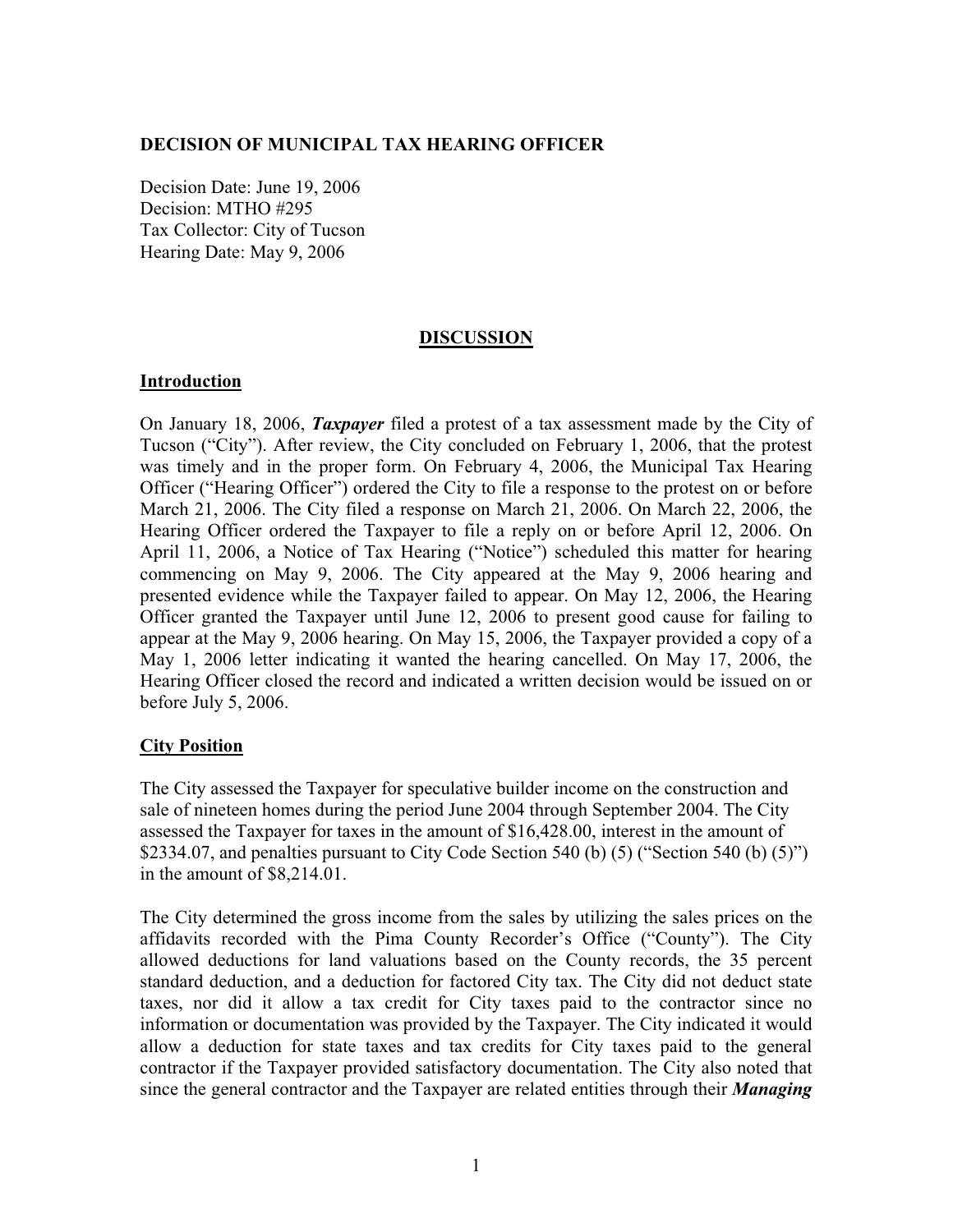*Member*, the City expected the general contractor to pay the contracting taxes due to the City before the City would allow the tax credit to the Taxpayer.

The City assessed a penalty of 50 percent pursuant to Section 540 (b) (5) due to civil fraud or evasion of the tax. According to the City, *Managing Member* was the managing member for seven businesses that have been assessed taxes since 1997. As a result of the previous contacts with *Managing Member*, the City concluded the 50 percent penalty was appropriate.

# **Taxpayer Position**

The Taxpayer indicated that *Construction Company* was the general contractor for the Taxpayer. As a result, the Taxpayer argued that it was entitled to a deduction for the amount of state tax charged by *Construction Company*. The Taxpayer asserted it was also entitled to a tax credit equal to the amount of City tax charged to the Taxpayer. As a result, the Taxpayer argued it would only be subject to tax on its profit, rather than on the full amount of each sale.

#### **ANALYSIS**

There was no dispute that the Taxpayer had income from the speculative builder business activity pursuant to City Code Section 19-416 ("Section 416"). While the Taxpayer argued it was entitled to certain deductions and credits, the Taxpayer failed to provide any documentation to support such a claim. City Code Section 19-360 ("Section 360") makes it clear that deductions and credits are conditional upon adequate proof and documentation. Accordingly, the Taxpayer's request for deductions and credits must be denied because the Taxpayer failed to meet its burden of proof pursuant to Section 360.

Since the managing member of the Taxpayer has been assessed taxes for seven businesses since 1997, the City was authorized to assess penalties pursuant to Section 540 (b) (5). The Taxpayer failed to provide any reasonable cause for waiving of the penalties. Accordingly, the penalties cannot be waived.

#### **FINDINGS OF FACT**

- 1. On January 18, 2005, the Taxpayer filed a protest of a tax assessment made by the City.
- 2. After review, the City concluded on February 1, 2006, that the protest was timely and in the proper form.
- 3. On February 4, 2006, the Hearing Officer ordered the City to file a response to the protest on or before March 21, 2006.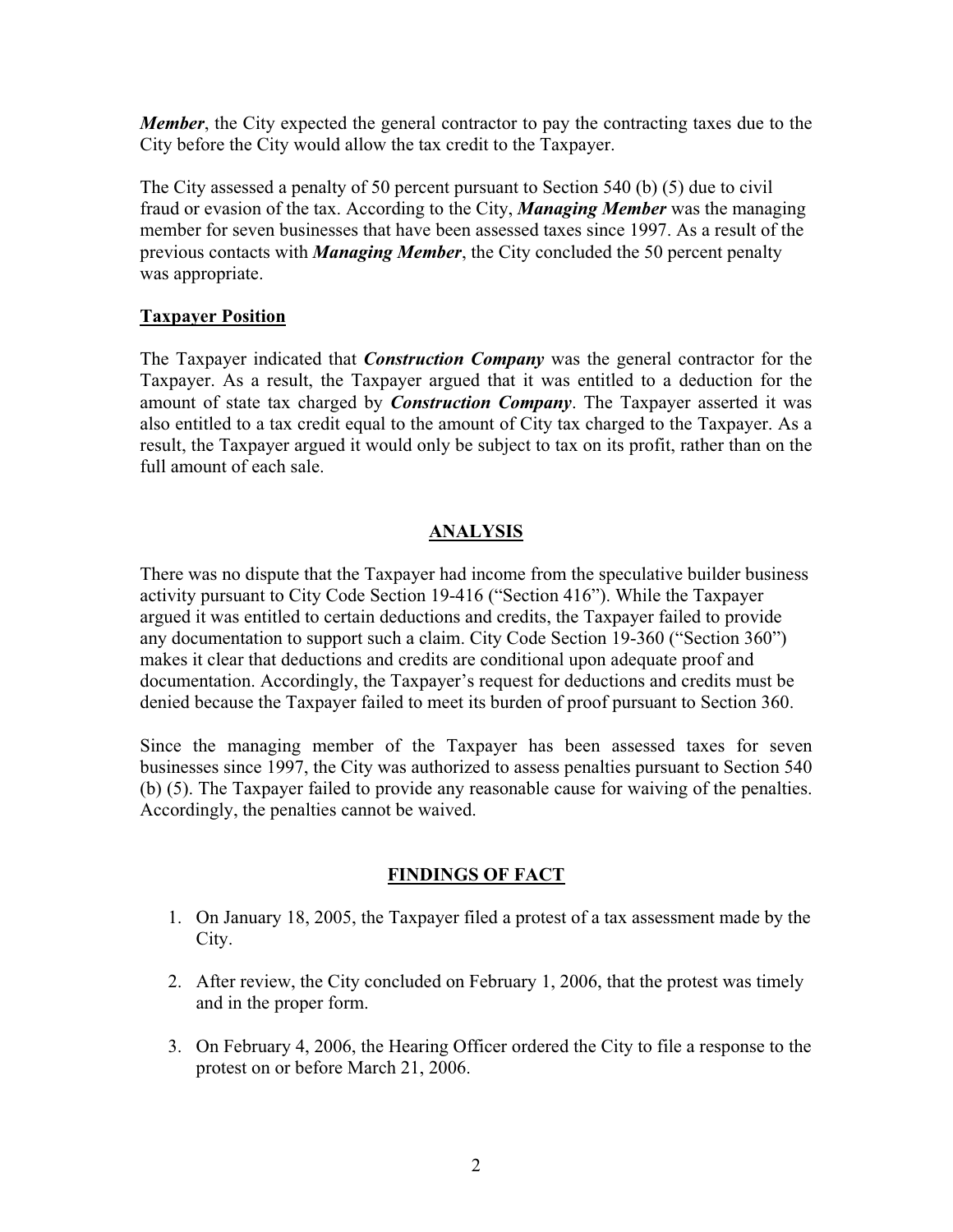- 4. The City filed a response on March 21, 2006,.
- 5. On March 22, 2006, the Hearing Officer ordered the Taxpayer to file a reply on or before April 12, 2006.
- 6. On April 11, 2006, a Notice scheduled the matter for hearing commencing on May 9, 2006.
- 7. The City appeared at the May 9, 2006 hearing and presented evidence while the Taxpayer failed to appear.
- 8. On May 12, 2006, the Hearing Officer granted the Taxpayer until June 12, 2006 to present good cause for failing to appear at the May 9, 2006 hearing.
- 9. On May 15, 2006, the Taxpayer provided a copy of a May 1, 2006 letter indicating it wanted the hearing cancelled.
- 10. On May 17, 2006, the Hearing Officer closed the record and indicated a written decision would be issued on or before July 5, 2006.
- 11. The City assessed the Taxpayer for speculative builder income on the construction and sale of nineteen homes during the period June 2004 through September 2004.
- 12. The City assessed the Taxpayer for taxes in the amount of \$16,428.00, interest in the amount of \$2,334.07, and penalties pursuant to Section 450 (b) (5) in the amount of \$8,214.01.
- 13. The City determined the gross income from the sales by utilizing the sales prices on the affidavits recorded with the County.
- 14. The City allowed deductions for land valuations based on the County records, the 35 percent standard deduction, and a deduction for factored City tax.
- 15. The City did not deduct state taxes, nor did it allow a tax credit for City taxes paid to the contractor since no information or documentation was provided by the Taxpayer.
- 16. The general contractor and the Taxpayer are related entities through their, *Managing Member*.
- 17. There was no evidence that the general contractor had paid any City taxes on the nineteen homes constructed.
- 18. *Managing Member* was the managing member for seven businesses that have been assessed taxes since 1997.